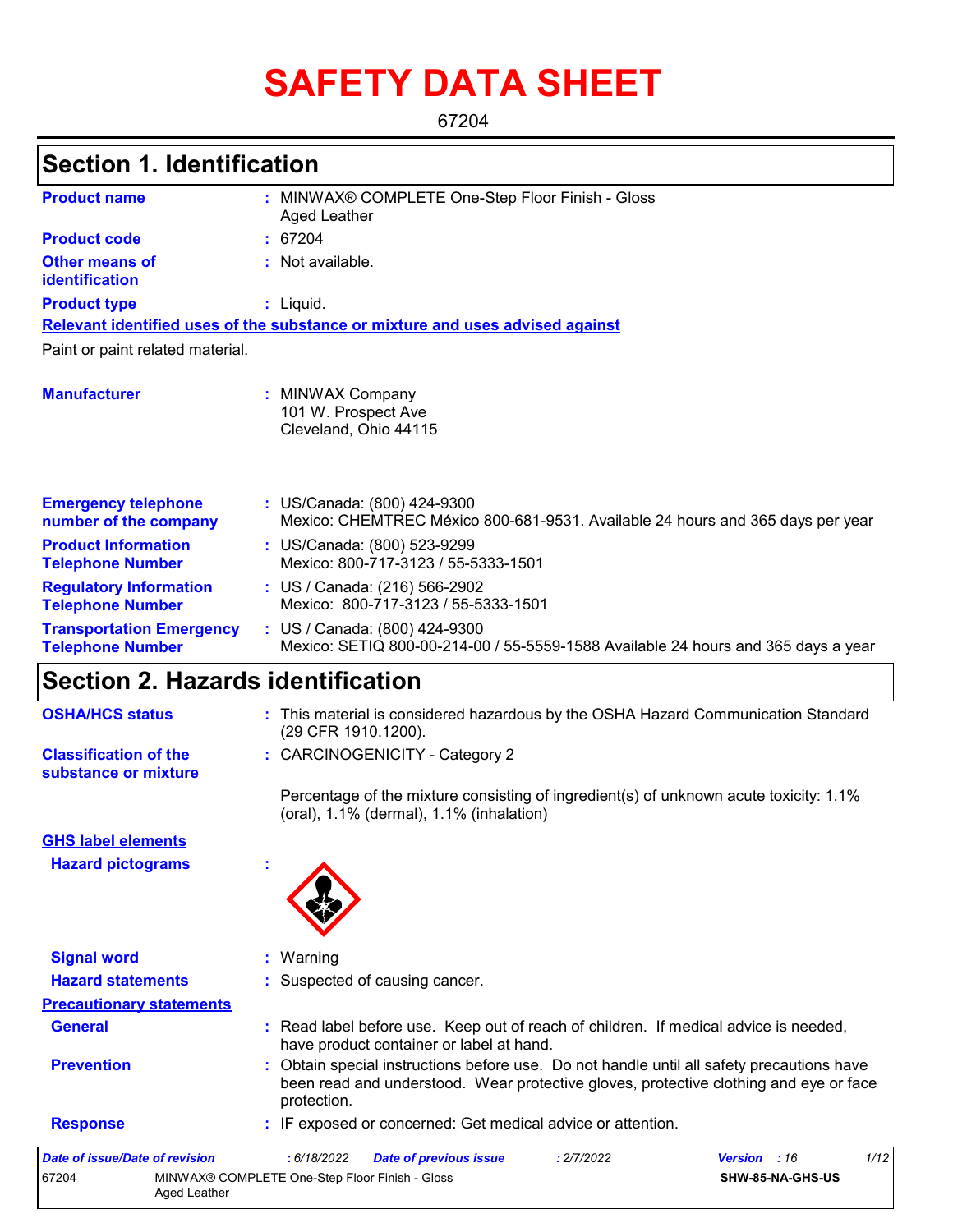## **Section 2. Hazards identification**

| <b>Storage</b>                             | : Store locked up.                                                                                                                              |
|--------------------------------------------|-------------------------------------------------------------------------------------------------------------------------------------------------|
| <b>Disposal</b>                            | : Dispose of contents and container in accordance with all local, regional, national and<br>international regulations.                          |
| <b>Supplemental label</b><br>elements      | WARNING: This product contains chemicals known to the State of California to cause<br>cancer and birth defects or other reproductive harm.      |
|                                            | Please refer to the SDS for additional information. Keep out of reach of children. Do not<br>transfer contents to other containers for storage. |
| <b>Hazards not otherwise</b><br>classified | : None known.                                                                                                                                   |

## **Section 3. Composition/information on ingredients**

| Substance/mixture     | : Mixture        |
|-----------------------|------------------|
| <b>Other means of</b> | : Not available. |
| identification        |                  |

#### **CAS number/other identifiers**

| Ingredient name                                   | % by weight | <b>CAS number</b>     |
|---------------------------------------------------|-------------|-----------------------|
| Propylene Glycol<br>2-Methoxymethylethoxypropanol | ≤10<br>l≤3  | 57-55-6<br>34590-94-8 |
| Carbon Black                                      | ≤0.3        | 1333-86-4             |

Any concentration shown as a range is to protect confidentiality or is due to batch variation.

**Eye contact :** No known significant effects or critical hazards.

**There are no additional ingredients present which, within the current knowledge of the supplier and in the concentrations applicable, are classified and hence require reporting in this section.**

**Occupational exposure limits, if available, are listed in Section 8.**

### **Section 4. First aid measures**

| <b>Description of necessary first aid measures</b> |                                                                                                                                                                                                                                                                                                                                                                                                                                                                                                                                                                                                                                                                                   |
|----------------------------------------------------|-----------------------------------------------------------------------------------------------------------------------------------------------------------------------------------------------------------------------------------------------------------------------------------------------------------------------------------------------------------------------------------------------------------------------------------------------------------------------------------------------------------------------------------------------------------------------------------------------------------------------------------------------------------------------------------|
| <b>Eye contact</b>                                 | : Immediately flush eyes with plenty of water, occasionally lifting the upper and lower<br>eyelids. Check for and remove any contact lenses. Continue to rinse for at least 10<br>minutes. Get medical attention.                                                                                                                                                                                                                                                                                                                                                                                                                                                                 |
| <b>Inhalation</b>                                  | : Remove victim to fresh air and keep at rest in a position comfortable for breathing. If<br>not breathing, if breathing is irregular or if respiratory arrest occurs, provide artificial<br>respiration or oxygen by trained personnel. It may be dangerous to the person providing<br>aid to give mouth-to-mouth resuscitation. Get medical attention. If unconscious, place<br>in recovery position and get medical attention immediately. Maintain an open airway.<br>Loosen tight clothing such as a collar, tie, belt or waistband.                                                                                                                                         |
| <b>Skin contact</b>                                | : Flush contaminated skin with plenty of water. Remove contaminated clothing and<br>shoes. Continue to rinse for at least 10 minutes. Get medical attention. Wash clothing<br>before reuse. Clean shoes thoroughly before reuse.                                                                                                                                                                                                                                                                                                                                                                                                                                                  |
| <b>Ingestion</b>                                   | : Wash out mouth with water. Remove dentures if any. If material has been swallowed<br>and the exposed person is conscious, give small quantities of water to drink. Stop if the<br>exposed person feels sick as vomiting may be dangerous. Do not induce vomiting<br>unless directed to do so by medical personnel. If vomiting occurs, the head should be<br>kept low so that vomit does not enter the lungs. Get medical attention. Never give<br>anything by mouth to an unconscious person. If unconscious, place in recovery position<br>and get medical attention immediately. Maintain an open airway. Loosen tight clothing<br>such as a collar, tie, belt or waistband. |
| <b>Potential acute health effects</b>              | Most important symptoms/effects, acute and delayed                                                                                                                                                                                                                                                                                                                                                                                                                                                                                                                                                                                                                                |

#### *Date of issue/Date of revision* **:** *6/18/2022 Date of previous issue : 2/7/2022 Version : 16 2/12* 67204 MINWAX® COMPLETE One-Step Floor Finish - Gloss Aged Leather **SHW-85-NA-GHS-US**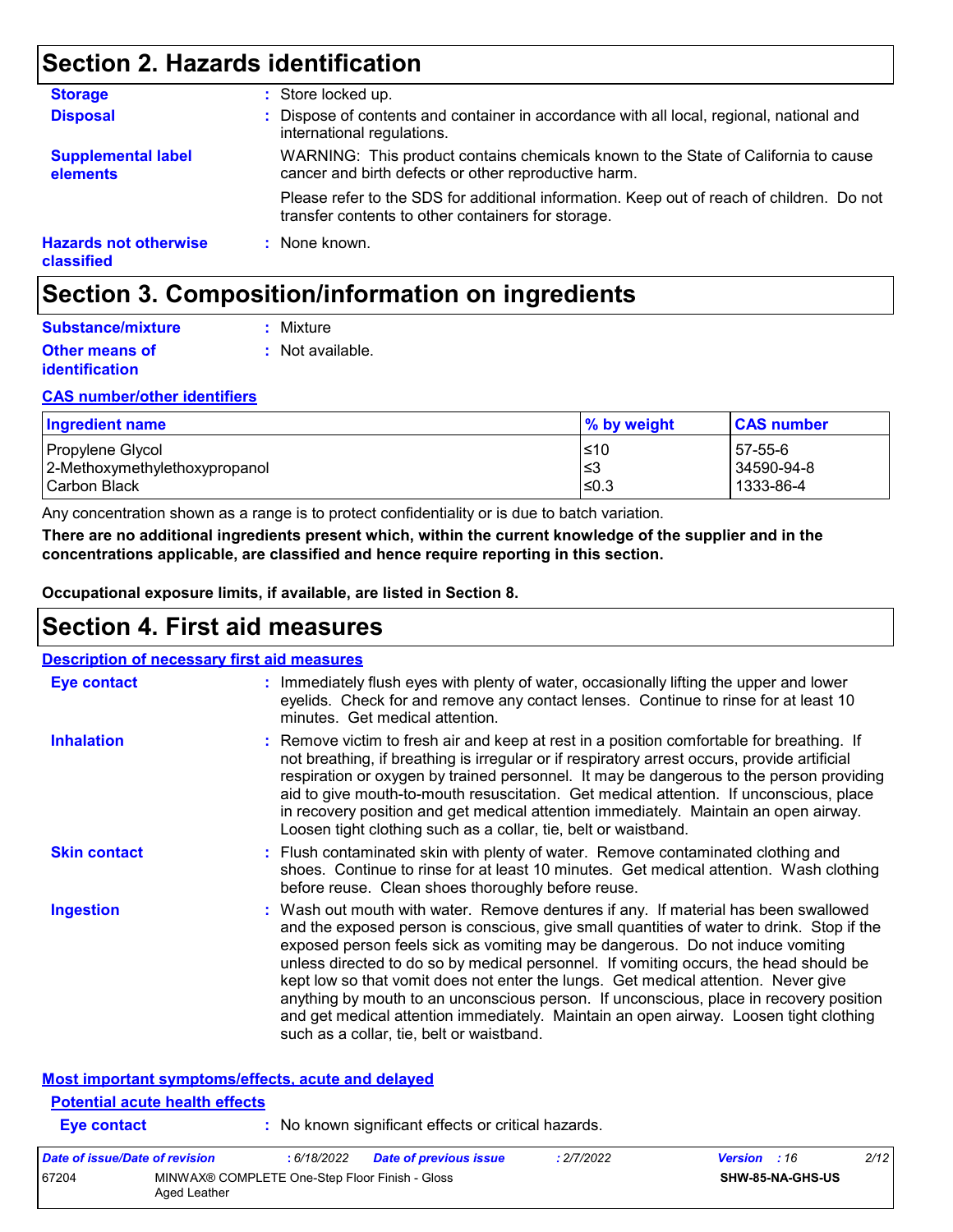## **Section 4. First aid measures**

| <b>Inhalation</b>                   | : No known significant effects or critical hazards.                                                                                                                           |  |  |  |
|-------------------------------------|-------------------------------------------------------------------------------------------------------------------------------------------------------------------------------|--|--|--|
| <b>Skin contact</b>                 | : No known significant effects or critical hazards.                                                                                                                           |  |  |  |
| <b>Ingestion</b>                    | : No known significant effects or critical hazards.                                                                                                                           |  |  |  |
| <b>Over-exposure signs/symptoms</b> |                                                                                                                                                                               |  |  |  |
| Eye contact                         | : No specific data.                                                                                                                                                           |  |  |  |
| <b>Inhalation</b>                   | : No specific data.                                                                                                                                                           |  |  |  |
| <b>Skin contact</b>                 | $:$ No specific data.                                                                                                                                                         |  |  |  |
| <b>Ingestion</b>                    | $\therefore$ No specific data.                                                                                                                                                |  |  |  |
|                                     | Indication of immediate medical attention and special treatment needed, if necessary                                                                                          |  |  |  |
| <b>Notes to physician</b>           | : Treat symptomatically. Contact poison treatment specialist immediately if large<br>quantities have been ingested or inhaled.                                                |  |  |  |
| <b>Specific treatments</b>          | : No specific treatment.                                                                                                                                                      |  |  |  |
| <b>Protection of first-aiders</b>   | : No action shall be taken involving any personal risk or without suitable training. It may<br>be dangerous to the person providing aid to give mouth-to-mouth resuscitation. |  |  |  |
|                                     |                                                                                                                                                                               |  |  |  |

## **Section 5. Fire-fighting measures**

| <b>Extinguishing media</b>                               |                                                                                                                                                                                                     |
|----------------------------------------------------------|-----------------------------------------------------------------------------------------------------------------------------------------------------------------------------------------------------|
| <b>Suitable extinguishing</b><br>media                   | : Use an extinguishing agent suitable for the surrounding fire.                                                                                                                                     |
| <b>Unsuitable extinguishing</b><br>media                 | : None known.                                                                                                                                                                                       |
| <b>Specific hazards arising</b><br>from the chemical     | : In a fire or if heated, a pressure increase will occur and the container may burst.                                                                                                               |
| <b>Hazardous thermal</b><br>decomposition products       | Decomposition products may include the following materials:<br>carbon dioxide<br>carbon monoxide                                                                                                    |
| <b>Special protective actions</b><br>for fire-fighters   | : Promptly isolate the scene by removing all persons from the vicinity of the incident if<br>there is a fire. No action shall be taken involving any personal risk or without suitable<br>training. |
| <b>Special protective</b><br>equipment for fire-fighters | : Fire-fighters should wear appropriate protective equipment and self-contained breathing<br>apparatus (SCBA) with a full face-piece operated in positive pressure mode.                            |

## **Section 6. Accidental release measures**

| <b>Personal precautions, protective equipment and emergency procedures</b> |                                                                                                                                                                                                                                                                                                                                                                                                                  |  |  |  |
|----------------------------------------------------------------------------|------------------------------------------------------------------------------------------------------------------------------------------------------------------------------------------------------------------------------------------------------------------------------------------------------------------------------------------------------------------------------------------------------------------|--|--|--|
| For non-emergency<br>personnel                                             | : No action shall be taken involving any personal risk or without suitable training.<br>Evacuate surrounding areas. Keep unnecessary and unprotected personnel from<br>entering. Do not touch or walk through spilled material. Avoid breathing vapor or mist.<br>Provide adequate ventilation. Wear appropriate respirator when ventilation is<br>inadequate. Put on appropriate personal protective equipment. |  |  |  |
| For emergency responders                                                   | : If specialized clothing is required to deal with the spillage, take note of any information in<br>Section 8 on suitable and unsuitable materials. See also the information in "For non-<br>emergency personnel".                                                                                                                                                                                               |  |  |  |

#### **Environmental precautions :**

| Date of issue/Date of revision |                                                                | : 6/18/2022 | <b>Date of previous issue</b> | : 2/7/2022 | <b>Version</b> : 16 |                         | 3/12 |
|--------------------------------|----------------------------------------------------------------|-------------|-------------------------------|------------|---------------------|-------------------------|------|
| 67204                          | MINWAX® COMPLETE One-Step Floor Finish - Gloss<br>Aged Leather |             |                               |            |                     | <b>SHW-85-NA-GHS-US</b> |      |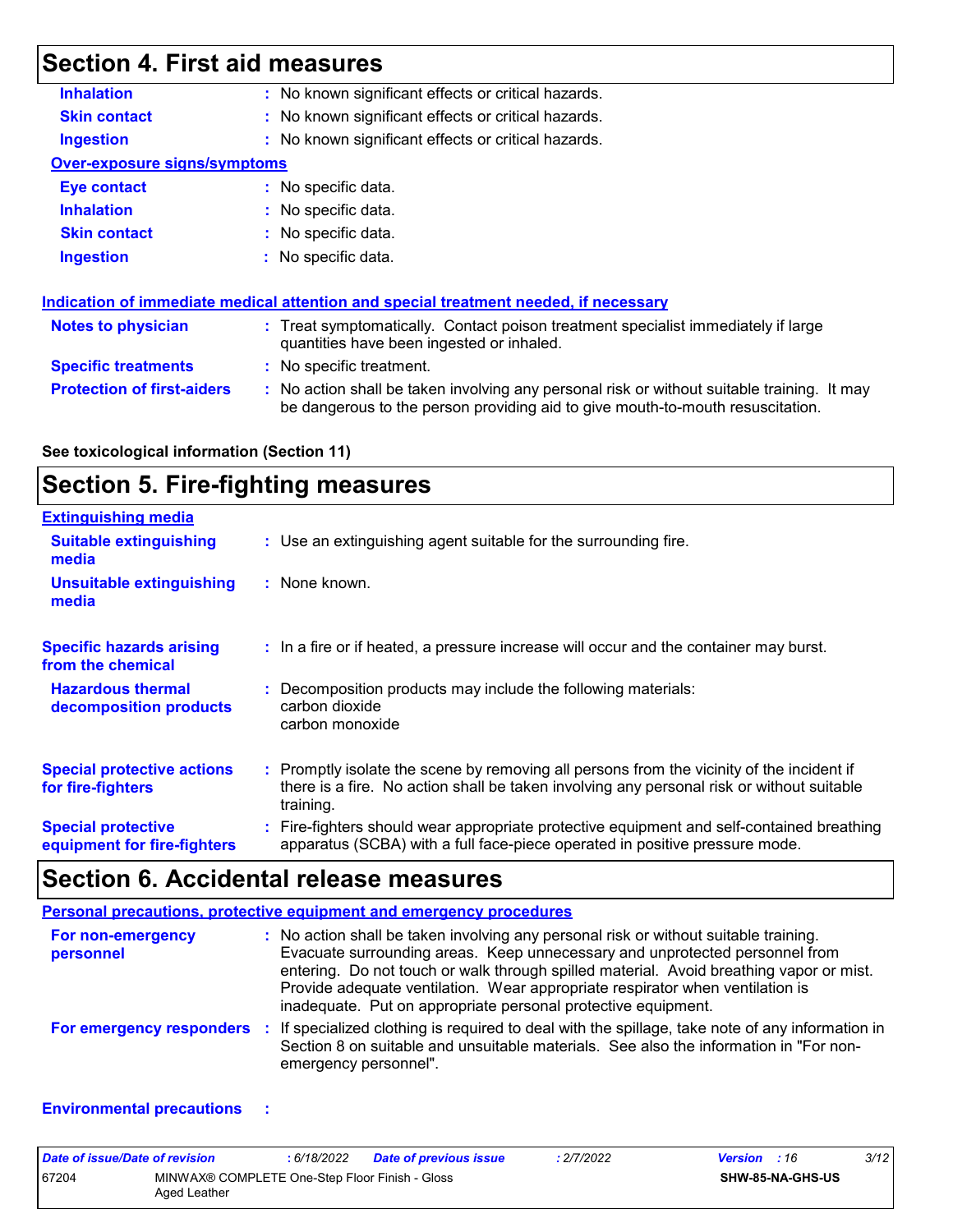### **Section 6. Accidental release measures**

Avoid dispersal of spilled material and runoff and contact with soil, waterways, drains and sewers. Inform the relevant authorities if the product has caused environmental pollution (sewers, waterways, soil or air).

#### **Methods and materials for containment and cleaning up**

| <b>Small spill</b> | : Stop leak if without risk. Move containers from spill area. Dilute with water and mop up<br>if water-soluble. Alternatively, or if water-insoluble, absorb with an inert dry material and<br>place in an appropriate waste disposal container. Dispose of via a licensed waste<br>disposal contractor.                                                                                                                                                                                                                                                                                                                                                                                                     |
|--------------------|--------------------------------------------------------------------------------------------------------------------------------------------------------------------------------------------------------------------------------------------------------------------------------------------------------------------------------------------------------------------------------------------------------------------------------------------------------------------------------------------------------------------------------------------------------------------------------------------------------------------------------------------------------------------------------------------------------------|
| <b>Large spill</b> | : Stop leak if without risk. Move containers from spill area. Approach release from<br>upwind. Prevent entry into sewers, water courses, basements or confined areas. Wash<br>spillages into an effluent treatment plant or proceed as follows. Contain and collect<br>spillage with non-combustible, absorbent material e.g. sand, earth, vermiculite or<br>diatomaceous earth and place in container for disposal according to local regulations<br>(see Section 13). Dispose of via a licensed waste disposal contractor. Contaminated<br>absorbent material may pose the same hazard as the spilled product. Note: see<br>Section 1 for emergency contact information and Section 13 for waste disposal. |

## **Section 7. Handling and storage**

#### **Precautions for safe handling**

| <b>Protective measures</b>                                                       | : Put on appropriate personal protective equipment (see Section 8). Avoid exposure -<br>obtain special instructions before use. Do not handle until all safety precautions have<br>been read and understood. Do not get in eyes or on skin or clothing. Do not ingest.<br>Avoid breathing vapor or mist. If during normal use the material presents a respiratory<br>hazard, use only with adequate ventilation or wear appropriate respirator. Keep in the<br>original container or an approved alternative made from a compatible material, kept<br>tightly closed when not in use. Empty containers retain product residue and can be<br>hazardous. Do not reuse container. |
|----------------------------------------------------------------------------------|--------------------------------------------------------------------------------------------------------------------------------------------------------------------------------------------------------------------------------------------------------------------------------------------------------------------------------------------------------------------------------------------------------------------------------------------------------------------------------------------------------------------------------------------------------------------------------------------------------------------------------------------------------------------------------|
| <b>Advice on general</b><br>occupational hygiene                                 | : Eating, drinking and smoking should be prohibited in areas where this material is<br>handled, stored and processed. Workers should wash hands and face before eating,<br>drinking and smoking. Remove contaminated clothing and protective equipment before<br>entering eating areas. See also Section 8 for additional information on hygiene<br>measures.                                                                                                                                                                                                                                                                                                                  |
| <b>Conditions for safe storage,</b><br>including any<br><b>incompatibilities</b> | : Store in accordance with local regulations. Store in original container protected from<br>direct sunlight in a dry, cool and well-ventilated area, away from incompatible materials<br>(see Section 10) and food and drink. Store locked up. Keep container tightly closed<br>and sealed until ready for use. Containers that have been opened must be carefully<br>resealed and kept upright to prevent leakage. Do not store in unlabeled containers.<br>Use appropriate containment to avoid environmental contamination. See Section 10 for<br>incompatible materials before handling or use.                                                                            |

### **Section 8. Exposure controls/personal protection**

#### **Control parameters**

**Occupational exposure limits (OSHA United States)**

| <b>Ingredient name</b>                            |                                                                |            | CAS#                          | <b>Exposure limits</b>                                                                                                                                                                               |                  |      |
|---------------------------------------------------|----------------------------------------------------------------|------------|-------------------------------|------------------------------------------------------------------------------------------------------------------------------------------------------------------------------------------------------|------------------|------|
| Propylene Glycol<br>2-Methoxymethylethoxypropanol |                                                                |            | $57 - 55 - 6$                 | OARS WEEL (United States, 1/2021).<br>TWA: 10 mg/m <sup>3</sup> 8 hours.                                                                                                                             |                  |      |
|                                                   |                                                                |            | 34590-94-8                    | ACGIH TLV (United States, 1/2021).<br>Absorbed through skin.<br>TWA: 100 ppm 8 hours.<br>TWA: 606 mg/m <sup>3</sup> 8 hours.<br>STEL: 150 ppm 15 minutes.<br>STEL: 909 mg/m <sup>3</sup> 15 minutes. |                  |      |
| Date of issue/Date of revision                    |                                                                | :6/18/2022 | <b>Date of previous issue</b> | : 2/7/2022                                                                                                                                                                                           | Version : 16     | 4/12 |
| 67204                                             | MINWAX® COMPLETE One-Step Floor Finish - Gloss<br>Aged Leather |            |                               |                                                                                                                                                                                                      | SHW-85-NA-GHS-US |      |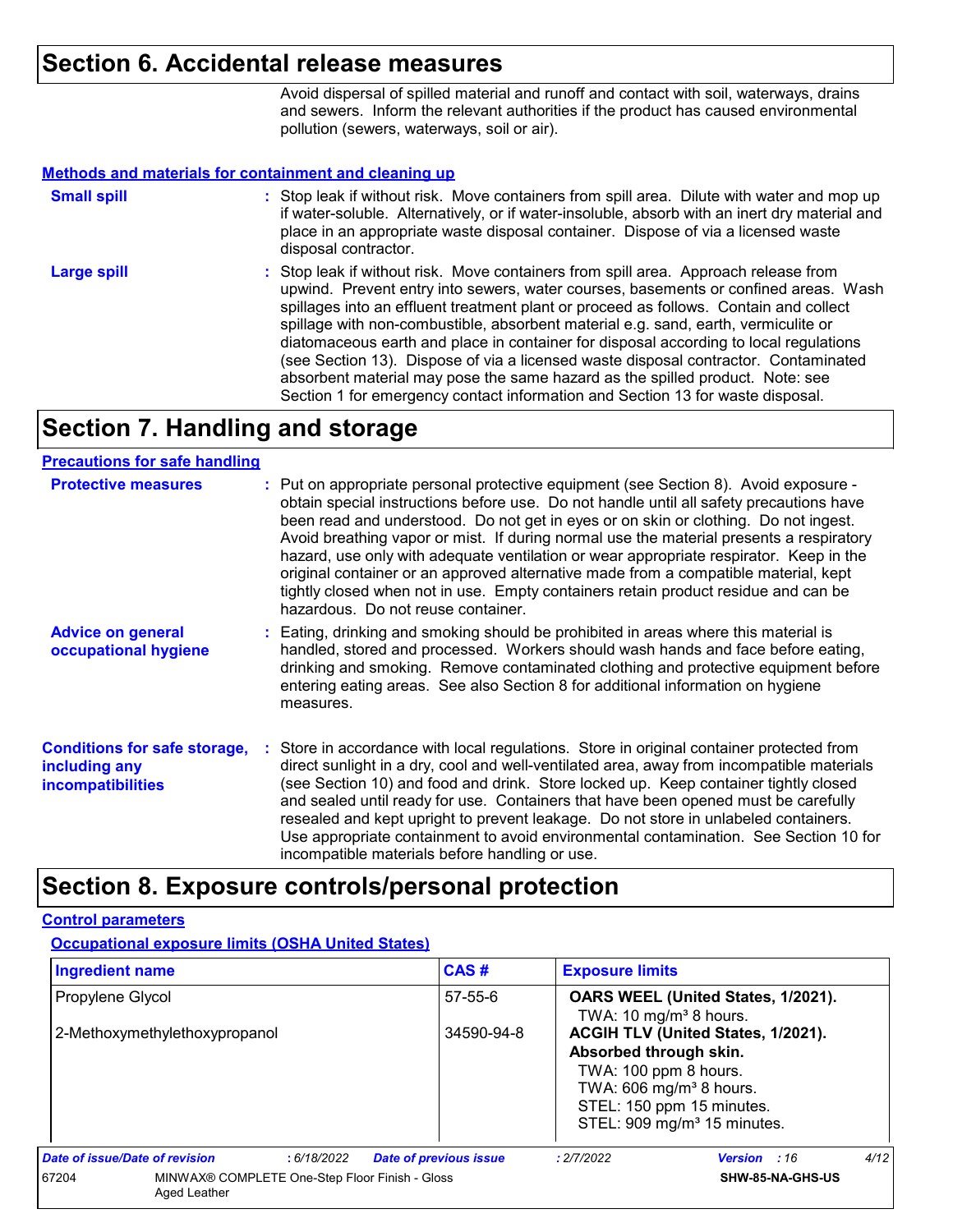# **Section 8. Exposure controls/personal protection**

|              |           | NIOSH REL (United States, 10/2020).<br>Absorbed through skin.<br>TWA: 100 ppm 10 hours.<br>TWA: 600 mg/m <sup>3</sup> 10 hours.<br>STEL: 150 ppm 15 minutes.<br>STEL: 900 mg/m <sup>3</sup> 15 minutes.<br>OSHA PEL (United States, 5/2018).<br>Absorbed through skin.                                        |
|--------------|-----------|---------------------------------------------------------------------------------------------------------------------------------------------------------------------------------------------------------------------------------------------------------------------------------------------------------------|
|              |           | TWA: 100 ppm 8 hours.<br>TWA: $600 \text{ mg/m}^3$ 8 hours.                                                                                                                                                                                                                                                   |
| Carbon Black | 1333-86-4 | ACGIH TLV (United States, 1/2021).<br>TWA: 3 mg/m <sup>3</sup> 8 hours. Form: Inhalable<br>fraction<br>NIOSH REL (United States, 10/2020).<br>TWA: $3.5 \text{ mg/m}^3$ 10 hours.<br>TWA: 0.1 mg of PAHs/cm <sup>3</sup> 10 hours.<br>OSHA PEL (United States, 5/2018).<br>TWA: $3.5 \text{ mg/m}^3$ 8 hours. |

### **Occupational exposure limits (Canada)**

| <b>Ingredient name</b>              | CAS#       | <b>Exposure limits</b>                                                                                                                                                                                                                                                                                                                                                                                                                                                                                                                                                                                                                                                                                                                                                                                                                                         |
|-------------------------------------|------------|----------------------------------------------------------------------------------------------------------------------------------------------------------------------------------------------------------------------------------------------------------------------------------------------------------------------------------------------------------------------------------------------------------------------------------------------------------------------------------------------------------------------------------------------------------------------------------------------------------------------------------------------------------------------------------------------------------------------------------------------------------------------------------------------------------------------------------------------------------------|
| Dipropylene glycol monomethyl ether | 34590-94-8 | CA Alberta Provincial (Canada, 6/2018).<br>Absorbed through skin.<br>8 hrs OEL: 100 ppm 8 hours.<br>15 min OEL: 909 mg/m <sup>3</sup> 15 minutes.<br>8 hrs OEL: 606 mg/m <sup>3</sup> 8 hours.<br>15 min OEL: 150 ppm 15 minutes.<br><b>CA British Columbia Provincial (Canada,</b><br>6/2021). Absorbed through skin.<br>TWA: 100 ppm 8 hours.<br>STEL: 150 ppm 15 minutes.<br>CA Quebec Provincial (Canada, 6/2021).<br>Absorbed through skin.<br>TWAEV: 100 ppm 8 hours.<br>TWAEV: 606 mg/m <sup>3</sup> 8 hours.<br>STEV: 150 ppm 15 minutes.<br>STEV: 909 mg/m <sup>3</sup> 15 minutes.<br>CA Ontario Provincial (Canada, 6/2019).<br>Absorbed through skin.<br>STEL: 150 ppm 15 minutes.<br>TWA: 100 ppm 8 hours.<br><b>CA Saskatchewan Provincial (Canada,</b><br>7/2013). Absorbed through skin.<br>STEL: 150 ppm 15 minutes.<br>TWA: 100 ppm 8 hours. |
| Carbon black                        | 1333-86-4  | <b>CA British Columbia Provincial (Canada,</b><br>6/2021).<br>TWA: 3 mg/m <sup>3</sup> 8 hours. Form: Inhalable<br>CA Ontario Provincial (Canada, 6/2019).<br>TWA: 3 mg/m <sup>3</sup> 8 hours. Form: Inhalable<br>particulate matter.<br>CA Quebec Provincial (Canada, 6/2021).<br>TWAEV: 3 mg/m <sup>3</sup> 8 hours. Form: inhalable<br>dust<br>CA Alberta Provincial (Canada, 6/2018).<br>8 hrs OEL: 3.5 mg/m <sup>3</sup> 8 hours.                                                                                                                                                                                                                                                                                                                                                                                                                        |
|                                     |            |                                                                                                                                                                                                                                                                                                                                                                                                                                                                                                                                                                                                                                                                                                                                                                                                                                                                |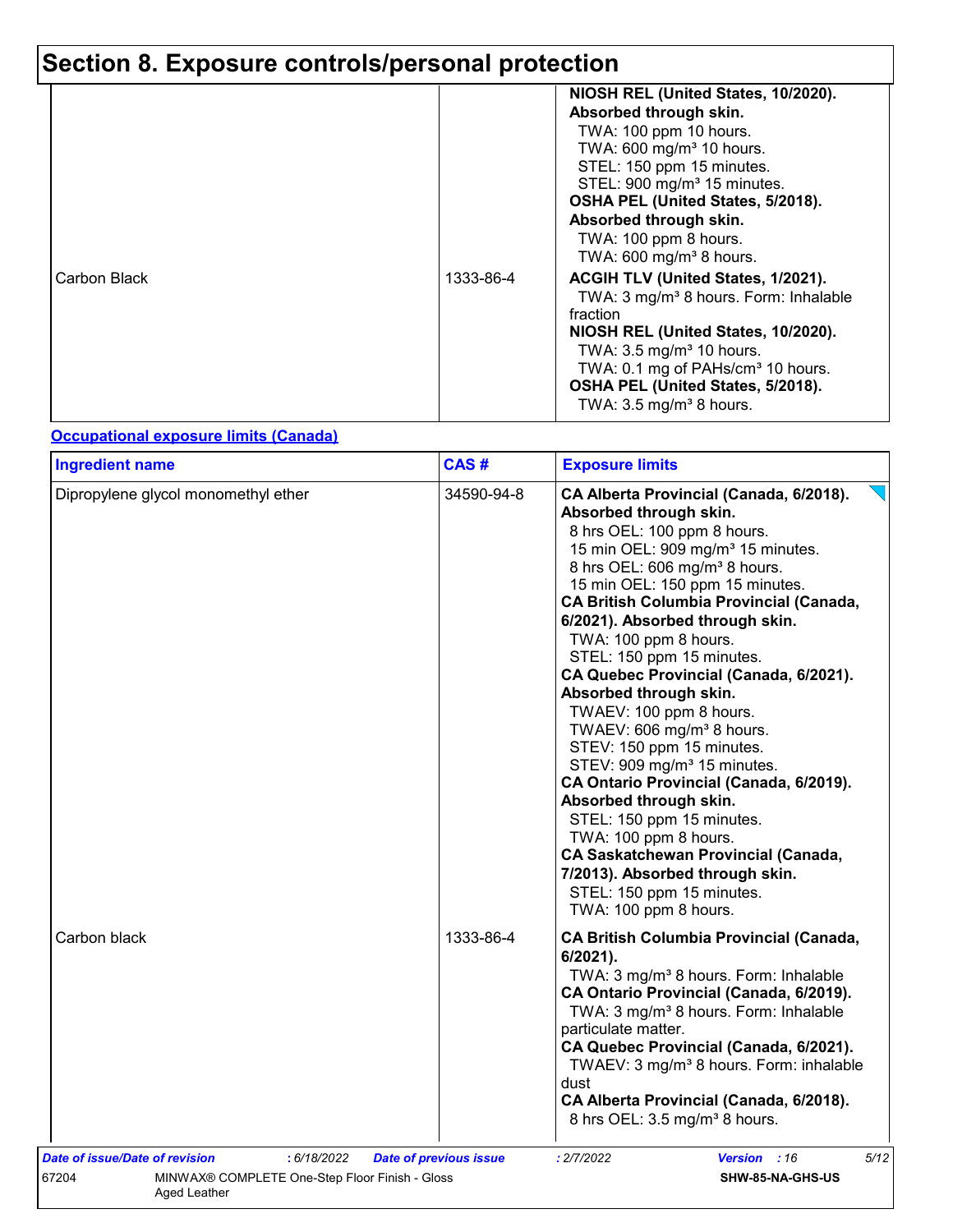## **Section 8. Exposure controls/personal protection**

|  | CA Saskatchewan Provincial (Canada,<br>$7/2013$ .<br>STEL: 7 $mg/m3$ 15 minutes.<br>TWA: $3.5 \text{ mg/m}^3$ 8 hours. |
|--|------------------------------------------------------------------------------------------------------------------------|
|--|------------------------------------------------------------------------------------------------------------------------|

#### **Occupational exposure limits (Mexico)**

|                               | <b>CAS#</b> | <b>Exposure limits</b>                                                                                              |
|-------------------------------|-------------|---------------------------------------------------------------------------------------------------------------------|
| 2-Methoxymethylethoxypropanol | 34590-94-8  | NOM-010-STPS-2014 (Mexico, 4/2016).<br>Absorbed through skin.<br>TWA: 100 ppm 8 hours.<br>STEL: 150 ppm 15 minutes. |

| <b>Appropriate engineering</b><br>controls |    | If user operations generate dust, fumes, gas, vapor or mist, use process enclosures,<br>local exhaust ventilation or other engineering controls to keep worker exposure to<br>airborne contaminants below any recommended or statutory limits.                                                                                                                                                                                                                                                                                                                                                                       |
|--------------------------------------------|----|----------------------------------------------------------------------------------------------------------------------------------------------------------------------------------------------------------------------------------------------------------------------------------------------------------------------------------------------------------------------------------------------------------------------------------------------------------------------------------------------------------------------------------------------------------------------------------------------------------------------|
| <b>Environmental exposure</b><br>controls  |    | Emissions from ventilation or work process equipment should be checked to ensure<br>they comply with the requirements of environmental protection legislation. In some<br>cases, fume scrubbers, filters or engineering modifications to the process equipment<br>will be necessary to reduce emissions to acceptable levels.                                                                                                                                                                                                                                                                                        |
| <b>Individual protection measures</b>      |    |                                                                                                                                                                                                                                                                                                                                                                                                                                                                                                                                                                                                                      |
| <b>Hygiene measures</b>                    |    | Wash hands, forearms and face thoroughly after handling chemical products, before<br>eating, smoking and using the lavatory and at the end of the working period.<br>Appropriate techniques should be used to remove potentially contaminated clothing.<br>Wash contaminated clothing before reusing. Ensure that eyewash stations and safety<br>showers are close to the workstation location.                                                                                                                                                                                                                      |
| <b>Eye/face protection</b>                 |    | Safety eyewear complying with an approved standard should be used when a risk<br>assessment indicates this is necessary to avoid exposure to liquid splashes, mists,<br>gases or dusts. If contact is possible, the following protection should be worn, unless<br>the assessment indicates a higher degree of protection: safety glasses with side-<br>shields.                                                                                                                                                                                                                                                     |
| <b>Skin protection</b>                     |    |                                                                                                                                                                                                                                                                                                                                                                                                                                                                                                                                                                                                                      |
| <b>Hand protection</b>                     |    | Chemical-resistant, impervious gloves complying with an approved standard should be<br>worn at all times when handling chemical products if a risk assessment indicates this is<br>necessary. Considering the parameters specified by the glove manufacturer, check<br>during use that the gloves are still retaining their protective properties. It should be<br>noted that the time to breakthrough for any glove material may be different for different<br>glove manufacturers. In the case of mixtures, consisting of several substances, the<br>protection time of the gloves cannot be accurately estimated. |
| <b>Body protection</b>                     |    | Personal protective equipment for the body should be selected based on the task being<br>performed and the risks involved and should be approved by a specialist before<br>handling this product.                                                                                                                                                                                                                                                                                                                                                                                                                    |
| <b>Other skin protection</b>               |    | Appropriate footwear and any additional skin protection measures should be selected<br>based on the task being performed and the risks involved and should be approved by a<br>specialist before handling this product.                                                                                                                                                                                                                                                                                                                                                                                              |
| <b>Respiratory protection</b>              | ÷. | Based on the hazard and potential for exposure, select a respirator that meets the<br>appropriate standard or certification. Respirators must be used according to a<br>respiratory protection program to ensure proper fitting, training, and other important<br>aspects of use.                                                                                                                                                                                                                                                                                                                                    |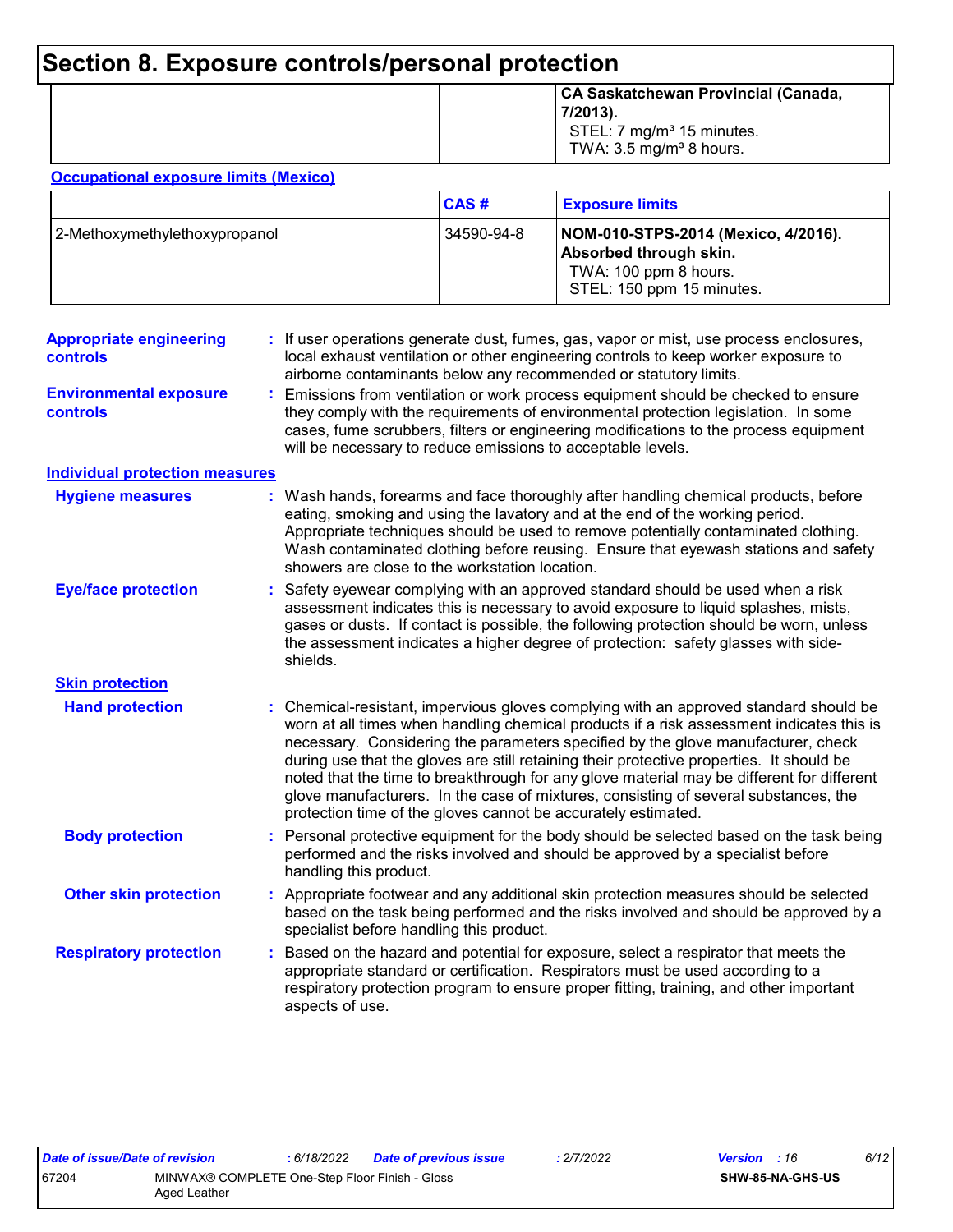## **Section 9. Physical and chemical properties**

The conditions of measurement of all properties are at standard temperature and pressure unless otherwise indicated.

| <b>Appearance</b>                                                 |    |                                                                |
|-------------------------------------------------------------------|----|----------------------------------------------------------------|
| <b>Physical state</b>                                             |    | $:$ Liquid.                                                    |
| <b>Color</b>                                                      |    | Not available.                                                 |
| Odor                                                              |    | Not available.                                                 |
| <b>Odor threshold</b>                                             |    | Not available.                                                 |
| рH                                                                |    | : 8                                                            |
| <b>Melting point/freezing point</b>                               |    | : Not available.                                               |
| <b>Boiling point, initial boiling</b><br>point, and boiling range |    | : $100^{\circ}$ C (212 $^{\circ}$ F)                           |
| <b>Flash point</b>                                                |    | : Closed cup: 100°C (212°F) [Pensky-Martens Closed Cup]        |
| <b>Evaporation rate</b>                                           |    | $0.8$ (butyl acetate = 1)                                      |
| <b>Flammability</b>                                               |    | Not available.                                                 |
| Lower and upper explosion<br>limit/flammability limit             |    | $:$ Lower: 1.1%<br>Upper: 14%                                  |
| <b>Vapor pressure</b>                                             |    | : $2.3$ kPa (17.5 mm Hg)                                       |
| <b>Relative vapor density</b>                                     |    | : 1 [Air = 1]                                                  |
| <b>Relative density</b>                                           |    | : 1.03                                                         |
| <b>Solubility</b>                                                 | t. | Not available.                                                 |
| <b>Partition coefficient: n-</b><br>octanol/water                 |    | : Not applicable.                                              |
| <b>Auto-ignition temperature</b>                                  |    | : Not available.                                               |
| <b>Decomposition temperature</b>                                  |    | : Not available.                                               |
| <b>Viscosity</b>                                                  |    | Kinematic (40°C (104°F)): >20.5 mm <sup>2</sup> /s (>20.5 cSt) |
| <b>Molecular weight</b>                                           |    | Not applicable.                                                |
| <b>Aerosol product</b>                                            |    |                                                                |
| <b>Heat of combustion</b>                                         |    | : $2.213$ kJ/g                                                 |

## **Section 10. Stability and reactivity**

| <b>Reactivity</b>                                   | : No specific test data related to reactivity available for this product or its ingredients.              |
|-----------------------------------------------------|-----------------------------------------------------------------------------------------------------------|
| <b>Chemical stability</b>                           | : The product is stable.                                                                                  |
| <b>Possibility of hazardous</b><br><b>reactions</b> | : Under normal conditions of storage and use, hazardous reactions will not occur.                         |
| <b>Conditions to avoid</b>                          | : No specific data.                                                                                       |
| <b>Incompatible materials</b>                       | : No specific data.                                                                                       |
| <b>Hazardous decomposition</b><br>products          | : Under normal conditions of storage and use, hazardous decomposition products should<br>not be produced. |

| Date of issue/Date of revision                                          |  | 6/18/2022 | <b>Date of previous issue</b> | : 2/7/2022 | <b>Version</b> : 16     |  | 7/12 |
|-------------------------------------------------------------------------|--|-----------|-------------------------------|------------|-------------------------|--|------|
| 67204<br>MINWAX® COMPLETE One-Step Floor Finish - Gloss<br>Aged Leather |  |           |                               |            | <b>SHW-85-NA-GHS-US</b> |  |      |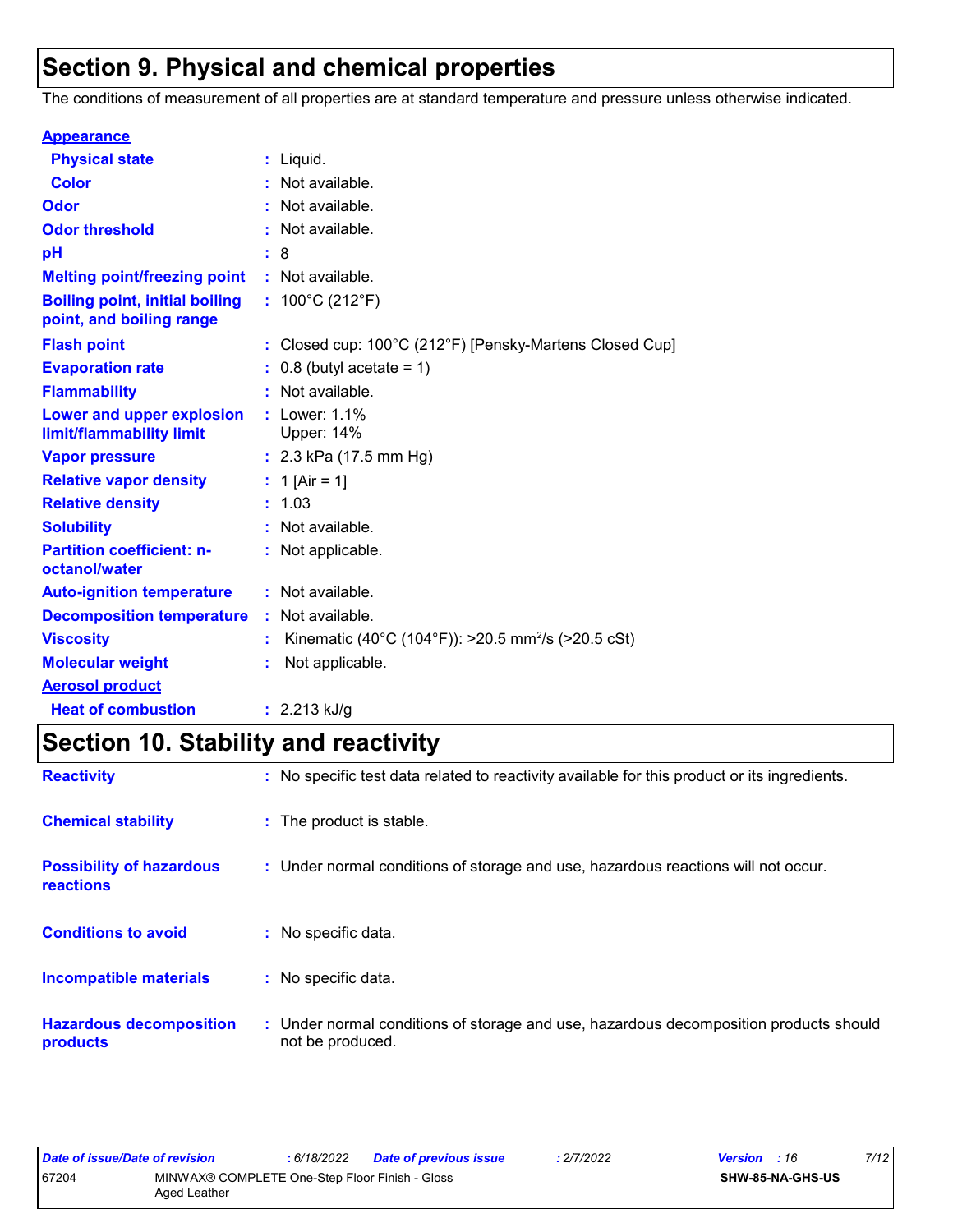## **Section 11. Toxicological information**

#### **Information on toxicological effects**

#### **Acute toxicity**

| <b>Product/ingredient name</b> | <b>Result</b> | <b>Species</b> | <b>Dose</b>  | <b>Exposure</b>          |
|--------------------------------|---------------|----------------|--------------|--------------------------|
| Propylene Glycol               | ILD50 Dermal  | Rabbit         | 20800 mg/kg  |                          |
|                                | ILD50 Oral    | Rat            | 20 g/kg      |                          |
| Carbon Black                   | LD50 Oral     | Rat            | >15400 mg/kg | $\overline{\phantom{0}}$ |

#### **Irritation/Corrosion**

| <b>Product/ingredient name</b>                       | <b>Result</b>            | <b>Species</b> | <b>Score</b> | <b>Exposure</b>   | <b>Observation</b> |
|------------------------------------------------------|--------------------------|----------------|--------------|-------------------|--------------------|
| Propylene Glycol                                     | Eyes - Mild irritant     | Rabbit         |              | 24 hours 500      |                    |
|                                                      |                          |                |              | mg                |                    |
|                                                      | Eyes - Mild irritant     | Rabbit         |              | $100 \text{ mg}$  |                    |
|                                                      | Skin - Moderate irritant | Child          |              | 96 hours 30       |                    |
|                                                      |                          |                |              | % C               |                    |
|                                                      | Skin - Mild irritant     | Human          |              | 168 hours         | ٠                  |
|                                                      |                          |                |              | 500 mg            |                    |
|                                                      | Skin - Moderate irritant | Human          | ۰            | 72 hours 104      |                    |
|                                                      |                          |                |              | mg I              |                    |
|                                                      | Skin - Mild irritant     | Woman          |              | 96 hours 30       | ٠                  |
|                                                      |                          |                |              | $\%$              |                    |
| 2-Methoxymethylethoxypropanol   Eyes - Mild irritant |                          | Human          |              | <sub>1</sub> 8 mg |                    |
|                                                      | Eyes - Mild irritant     | Rabbit         |              | 24 hours 500      |                    |
|                                                      |                          |                |              | mg                |                    |
|                                                      | Skin - Mild irritant     | Rabbit         |              | 500 mg            |                    |

#### **Sensitization**

Not available.

#### **Mutagenicity**

Not available.

#### **Carcinogenicity**

Not available.

#### **Classification**

| <b>Product/ingredient name OSHA</b> | <b>IARC</b> | <b>NTP</b> |
|-------------------------------------|-------------|------------|
| Carbon Black                        | 2E          |            |

#### **Reproductive toxicity**

Not available.

#### **Teratogenicity**

Not available.

#### **Specific target organ toxicity (single exposure)**

Not available.

#### **Specific target organ toxicity (repeated exposure)**

Not available.

#### **Aspiration hazard**

Not available.

#### **Information on the likely routes of exposure :** Not available.

| Date of issue/Date of revision |                                                                | : 6/18/2022 | <b>Date of previous issue</b> | : 2/7/2022 | <b>Version</b> : 16 |                         | 8/12 |
|--------------------------------|----------------------------------------------------------------|-------------|-------------------------------|------------|---------------------|-------------------------|------|
| 67204                          | MINWAX® COMPLETE One-Step Floor Finish - Gloss<br>Aged Leather |             |                               |            |                     | <b>SHW-85-NA-GHS-US</b> |      |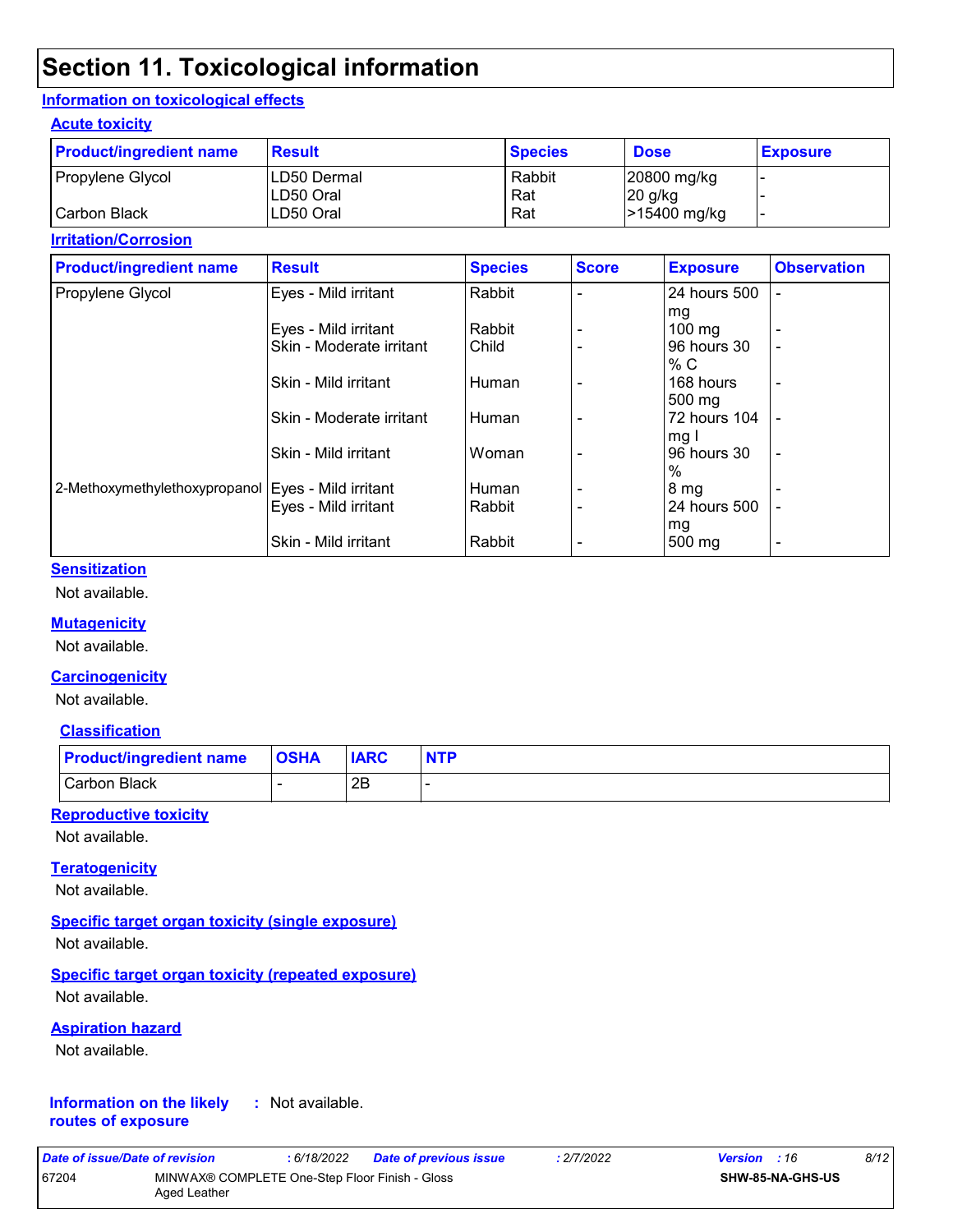## **Section 11. Toxicological information**

| <b>Potential acute health effects</b>   |                                                                                           |
|-----------------------------------------|-------------------------------------------------------------------------------------------|
| <b>Eye contact</b>                      | : No known significant effects or critical hazards.                                       |
| <b>Inhalation</b>                       | No known significant effects or critical hazards.                                         |
| <b>Skin contact</b>                     | : No known significant effects or critical hazards.                                       |
| <b>Ingestion</b>                        | : No known significant effects or critical hazards.                                       |
|                                         | <b>Symptoms related to the physical, chemical and toxicological characteristics</b>       |
| <b>Eye contact</b>                      | : No specific data.                                                                       |
| <b>Inhalation</b>                       | : No specific data.                                                                       |
| <b>Skin contact</b>                     | : No specific data.                                                                       |
| <b>Ingestion</b>                        | : No specific data.                                                                       |
|                                         | Delayed and immediate effects and also chronic effects from short and long term exposure  |
| <b>Short term exposure</b>              |                                                                                           |
| <b>Potential immediate</b><br>effects   | : Not available.                                                                          |
| <b>Potential delayed effects</b>        | : Not available.                                                                          |
| <b>Long term exposure</b>               |                                                                                           |
| <b>Potential immediate</b><br>effects   | : Not available.                                                                          |
| <b>Potential delayed effects</b>        | : Not available.                                                                          |
| <b>Potential chronic health effects</b> |                                                                                           |
| Not available.                          |                                                                                           |
| <b>General</b>                          | : No known significant effects or critical hazards.                                       |
| <b>Carcinogenicity</b>                  | Suspected of causing cancer. Risk of cancer depends on duration and level of<br>exposure. |
| <b>Mutagenicity</b>                     | : No known significant effects or critical hazards.                                       |
| <b>Teratogenicity</b>                   | : No known significant effects or critical hazards.                                       |
| <b>Developmental effects</b>            | : No known significant effects or critical hazards.                                       |
| <b>Fertility effects</b>                | : No known significant effects or critical hazards.                                       |
|                                         |                                                                                           |

| <b>Numerical measures of toxicity</b> |  |  |  |  |
|---------------------------------------|--|--|--|--|
| <b>Acute toxicity estimates</b>       |  |  |  |  |
| Not available.                        |  |  |  |  |

## **Section 12. Ecological information**

#### **Toxicity** Propylene Glycol **Acute EC50 >110 ppm Fresh water** Daphnia - Daphnia magna 48 hours<br>Acute LC50 1020000 µg/l Fresh water Crustaceans - Ceriodaphnia 48 hours Acute LC50 1020000 µg/l Fresh water dubia<br>Fish - Pimephales promelas 48 hours Acute LC50 710000 µg/l Fresh water  $\vert$  Fish - Pimephales promelas  $\vert$  96 hours **Product/ingredient name** Result **Result Result Species Exposure**

#### **Persistence and degradability**

| Date of issue/Date of revision |                                                                | : 6/18/2022 | Date of previous issue | .2/7/2022 | <b>Version</b> : 16 |                         | 9/12 |
|--------------------------------|----------------------------------------------------------------|-------------|------------------------|-----------|---------------------|-------------------------|------|
| 67204                          | MINWAX® COMPLETE One-Step Floor Finish - Gloss<br>Aged Leather |             |                        |           |                     | <b>SHW-85-NA-GHS-US</b> |      |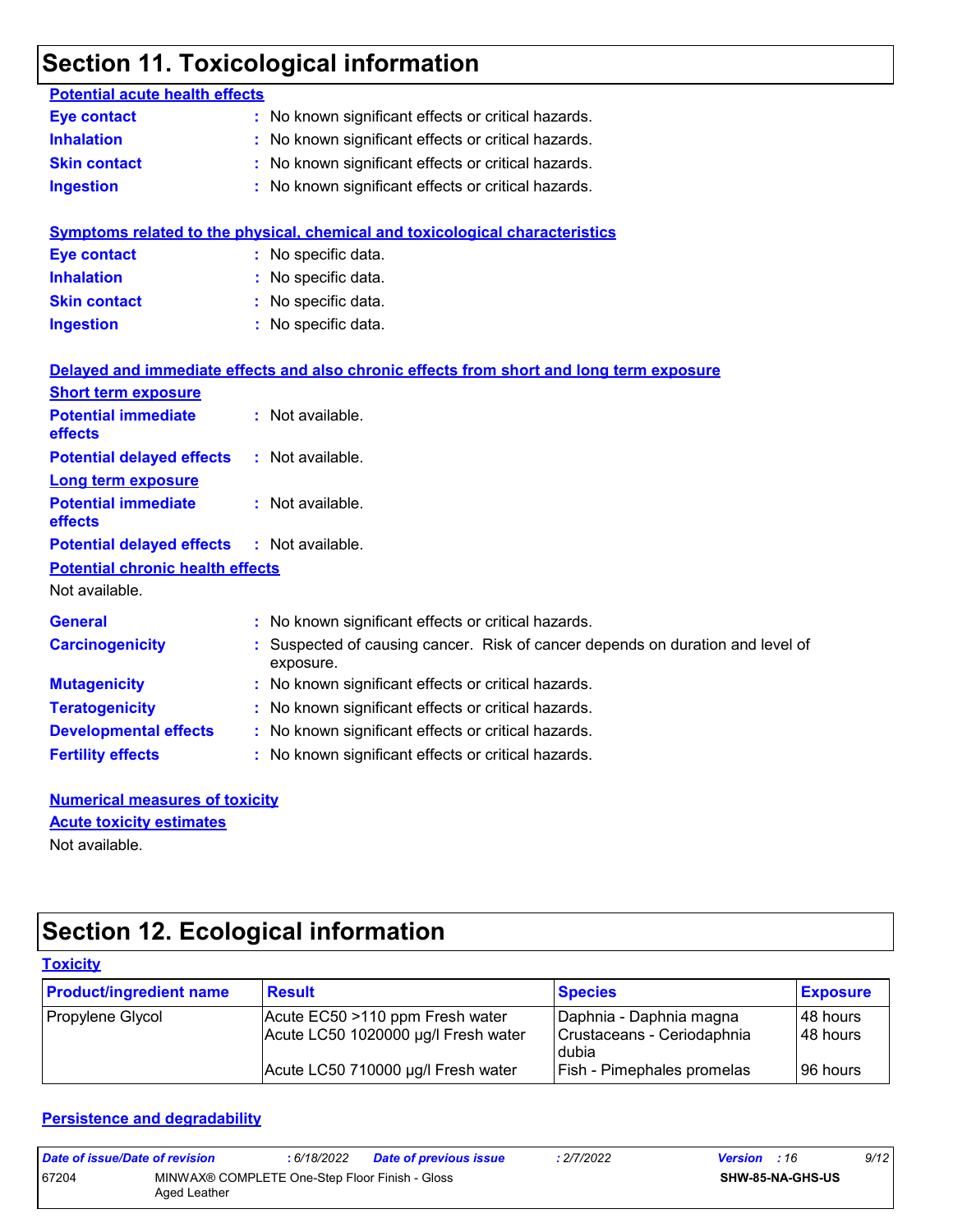## **Section 12. Ecological information**

| <b>Product/ingredient name</b> | <b>Aquatic half-life</b> | <b>Photolysis</b> | Biodegradability |
|--------------------------------|--------------------------|-------------------|------------------|
| Propylene Glycol               |                          |                   | Readily          |

#### **Bioaccumulative potential**

Not available.

### **Mobility in soil**

**Soil/water partition coefficient (Koc) :** Not available.

**Other adverse effects :** No known significant effects or critical hazards.

## **Section 13. Disposal considerations**

The generation of waste should be avoided or minimized wherever possible. Disposal of this product, solutions and any by-products should at all times comply with the requirements of environmental protection and waste disposal legislation and any regional local authority requirements. Dispose of surplus and non-recyclable products via a licensed waste disposal contractor. Waste should not be disposed of untreated to the sewer unless fully compliant with the requirements of all authorities with jurisdiction. Waste packaging should be recycled. Incineration or landfill should only be considered when recycling is not feasible. This material and its container must be disposed of in a safe way. Care should be taken when handling emptied containers that have not been cleaned or rinsed out. Empty containers or liners may retain some product residues. Avoid dispersal of spilled material and runoff and contact with soil, waterways, drains and sewers. **Disposal methods :**

## **Section 14. Transport information**

|                                         | <b>DOT</b><br><b>Classification</b> | <b>TDG</b><br><b>Classification</b> | <b>Mexico</b><br><b>Classification</b> | <b>IATA</b>    | <b>IMDG</b>    |
|-----------------------------------------|-------------------------------------|-------------------------------------|----------------------------------------|----------------|----------------|
| <b>UN number</b>                        | Not regulated.                      | Not regulated.                      | Not regulated.                         | Not regulated. | Not regulated. |
| <b>UN proper</b><br>shipping name       | $\blacksquare$                      | ۰                                   | $\blacksquare$                         |                |                |
| <b>Transport</b><br>hazard class(es)    | $\overline{\phantom{a}}$            | ۰                                   |                                        |                |                |
| <b>Packing group</b>                    | $\sim$                              | ۰                                   | $\blacksquare$                         |                | $\blacksquare$ |
| <b>Environmental</b><br>hazards         | No.                                 | No.                                 | No.                                    | No.            | No.            |
| <b>Additional</b><br><b>information</b> | $\blacksquare$                      | ۰                                   | $\blacksquare$                         |                |                |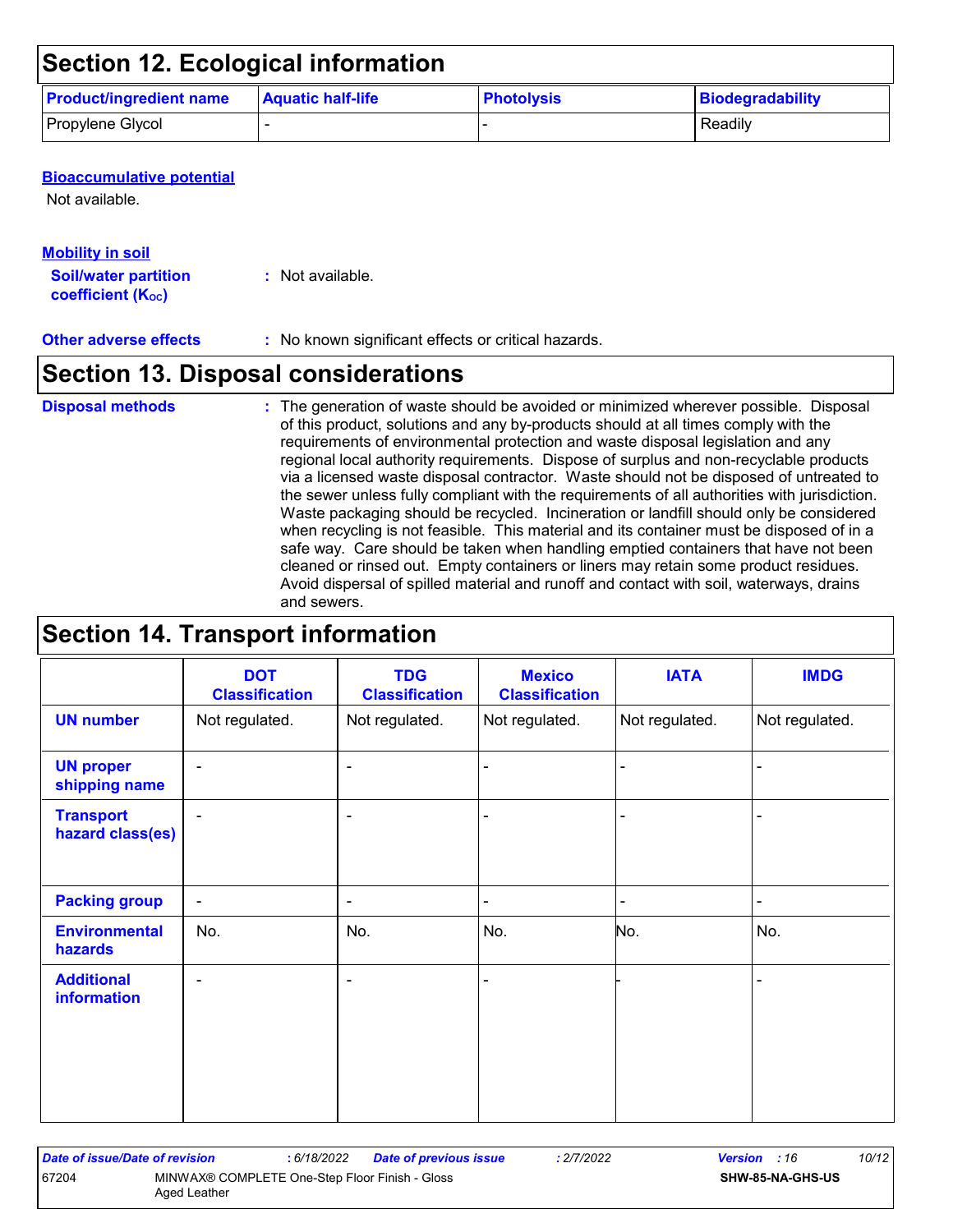## **Section 14. Transport information**

| <b>Special precautions for user :</b> | Multi-modal shipping descriptions are provided for informational purposes and do not<br>consider container sizes. The presence of a shipping description for a particular<br>mode of transport (sea, air, etc.), does not indicate that the product is packaged<br>suitably for that mode of transport. All packaging must be reviewed for suitability<br>prior to shipment, and compliance with the applicable regulations is the sole<br>responsibility of the person offering the product for transport. People loading and<br>unloading dangerous goods must be trained on all of the risks deriving from the<br>substances and on all actions in case of emergency situations. |
|---------------------------------------|-------------------------------------------------------------------------------------------------------------------------------------------------------------------------------------------------------------------------------------------------------------------------------------------------------------------------------------------------------------------------------------------------------------------------------------------------------------------------------------------------------------------------------------------------------------------------------------------------------------------------------------------------------------------------------------|
| <b>Transport in bulk according</b>    | Not available.                                                                                                                                                                                                                                                                                                                                                                                                                                                                                                                                                                                                                                                                      |
| to IMO instruments                    | -9                                                                                                                                                                                                                                                                                                                                                                                                                                                                                                                                                                                                                                                                                  |

: Not available. **Proper shipping name :**

## **Section 15. Regulatory information**

**TSCA 5(a)2 proposed significant new use rules**: 2-Methyl-4-isothiazolin-3-one; 5-Chloro-2-methylisothiazolinone

#### **SARA 313**

SARA 313 (40 CFR 372.45) supplier notification can be found on the Environmental Data Sheet.

#### **California Prop. 65**

WARNING: This product contains chemicals known to the State of California to cause cancer and birth defects or other reproductive harm.

#### **International regulations**

| <b>International lists</b> | : Australia inventory (AIIC): Not determined.                |
|----------------------------|--------------------------------------------------------------|
|                            | China inventory (IECSC): Not determined.                     |
|                            | Japan inventory (CSCL): Not determined.                      |
|                            | Japan inventory (ISHL): Not determined.                      |
|                            | Korea inventory (KECI): Not determined.                      |
|                            | New Zealand Inventory of Chemicals (NZIoC): Not determined.  |
|                            | Philippines inventory (PICCS): Not determined.               |
|                            | Taiwan Chemical Substances Inventory (TCSI): Not determined. |
|                            | Thailand inventory: Not determined.                          |
|                            | Turkey inventory: Not determined.                            |
|                            | Vietnam inventory: Not determined.                           |

### **Section 16. Other information**

**Hazardous Material Information System (U.S.A.)**



**The customer is responsible for determining the PPE code for this material. For more information on HMIS® Personal Protective Equipment (PPE) codes, consult the HMIS® Implementation Manual.**

**Caution: HMIS® ratings are based on a 0-4 rating scale, with 0 representing minimal hazards or risks, and 4 representing significant hazards or risks. Although HMIS® ratings and the associated label are not required on SDSs or products leaving a facility under 29 CFR 1910.1200, the preparer may choose to provide them. HMIS® ratings are to be used with a fully implemented HMIS® program. HMIS® is a registered trademark and service mark of the American Coatings Association, Inc.**

**Procedure used to derive the classification**

| <b>Classification</b>        | <b>Justification</b> |  |
|------------------------------|----------------------|--|
| CARCINOGENICITY - Category 2 | Calculation method   |  |

| Date of issue/Date of revision |                                                                | : 6/18/2022 | <b>Date of previous issue</b> | : 2/7/2022 | <b>Version</b> : 16 |                         | 11/12 |
|--------------------------------|----------------------------------------------------------------|-------------|-------------------------------|------------|---------------------|-------------------------|-------|
| 67204                          | MINWAX® COMPLETE One-Step Floor Finish - Gloss<br>Aged Leather |             |                               |            |                     | <b>SHW-85-NA-GHS-US</b> |       |